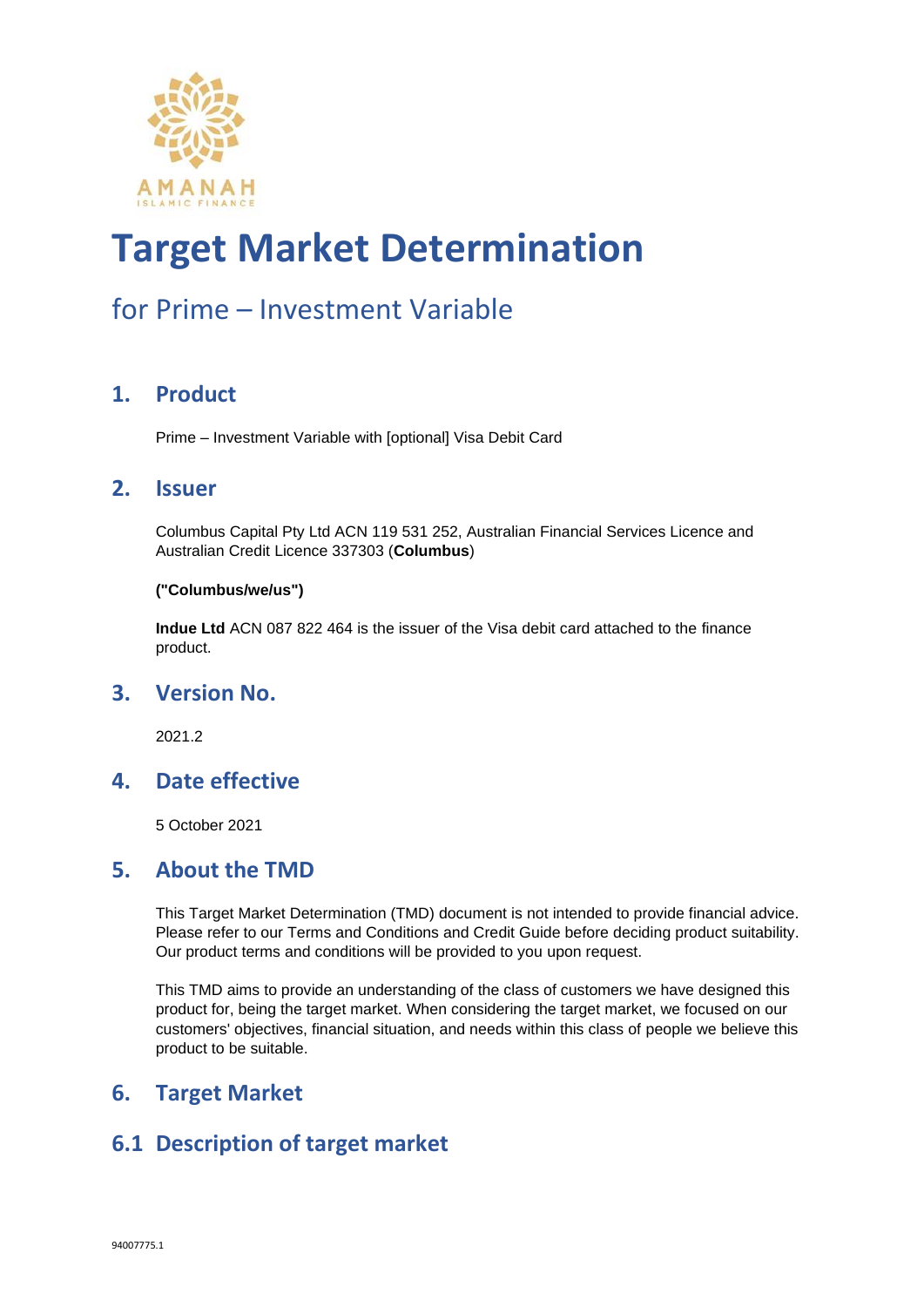

### for Prime – Investment Variable

The features of this product have been assessed as meeting the likely objectives, financial situation and needs of consumers who:

- are:
	- o at least 18 years old;
	- o individual customers (as single or joint customers); and
	- o an Australian citizen or a permanent Australian resident;
- require a finance to purchase or refinance an investment property and who may also wish to release some of the equity in their property for other purposes such as to consolidate debt or to be used for personal or investment purposes;
- require an offset account;
- require the use of a Visa Debit card;
- require the flexibility of a variable rental rate;
- require the ability to make additional extra payments without penalty; and
- want the option of either principal and rent or rent only payments.
- satisfy our eligibility criteria;
- requires Sharia compliant facility

Although variable rent rates fluctuate, the product meets the likely objectives, financial situation and needs of consumers in the target market because it allows them to deposit funds into an offset account and/or make additional payments directly into the finance to reduce the amount of rent payable whilst maintaining the ability to draw on surplus funds when required. This product also allows consumers to select rent only or principal and rent payments in order to reduce their overall debt and build equity.

#### **6.2 Classes of consumers for who the product may not be suitable**

This product may not be suitable for consumers who:

- do not meet the eligibility requirements;
- are seeking the certainty of fixed payments over the term of the finance;
- are looking to purchase or refinance a residential owner occupied property;
- are looking to construct a property; or
- require the ability to provide alternative methods of income verification.

#### **6.3 Description of the Product, including key attributes**

- Variable rental rate;
- Payment options:
	- o principle and rent; or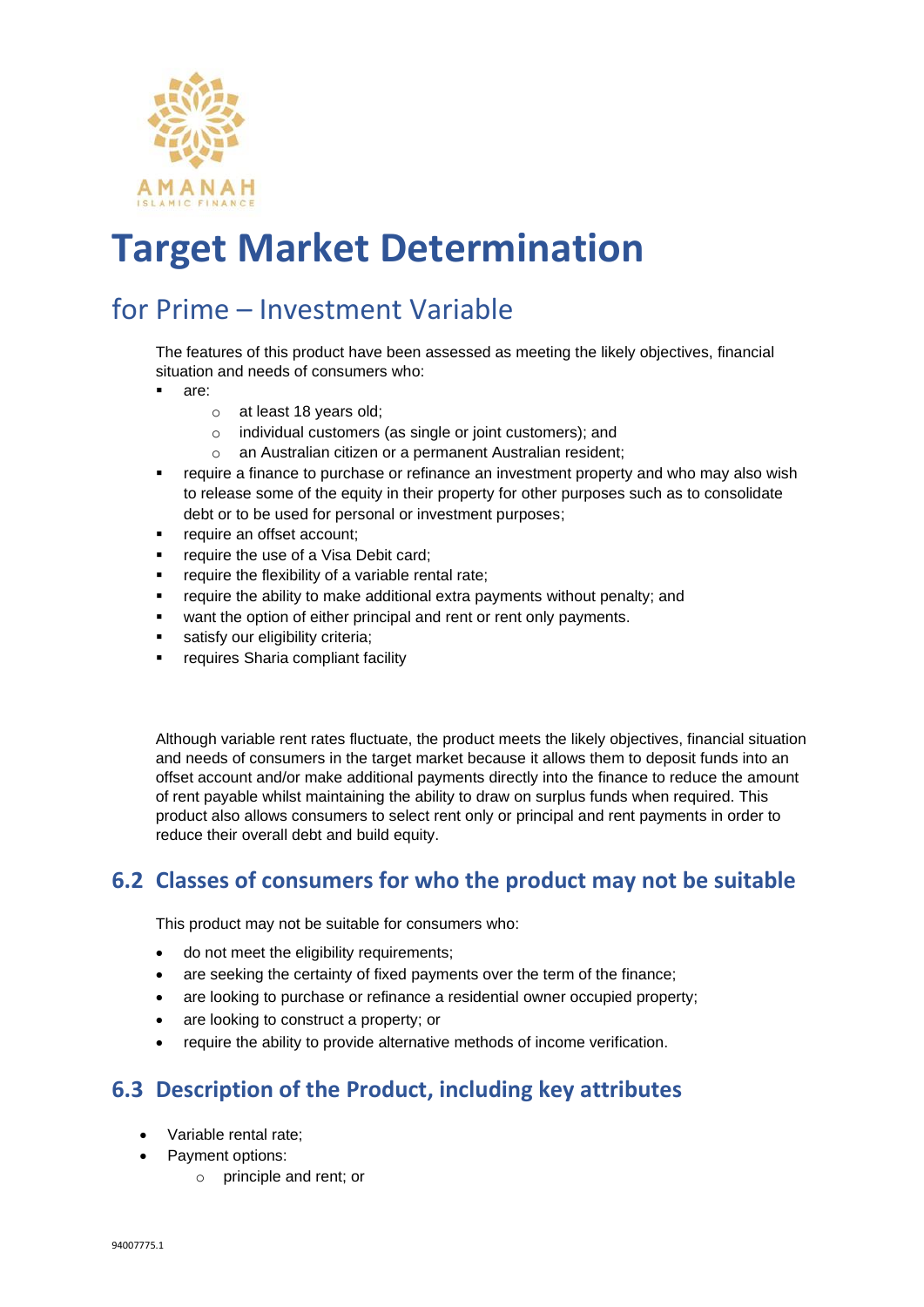

### for Prime – Investment Variable

- o rent only
- Redraw available
- Minimum finance size: \$50,000
- Maximum Finance Size: \$2,000,000 (subject to LVR and postcode policy)
- Maximum LVR:
	- o 80% for Inner-City postcodes
	- o 90% for Regional postcodes
	- o 95% for Metro and Non-Metro postcodes
- Offset facility available
- Application fee may be payable
- Settlement fee may be payable
- Valuation fee may be payable
- Ongoing fee may be payable

#### **7. Distribution Conditions/ Restrictions**

The following distribution channels and conditions have been assessed as being appropriate to direct the distribution of the product to the target market:

- **Direct** 
	- **Online**
	- By phone
	- In person (e.g. branch, agency, or premises visit)
- Third party Accredited mortgage brokers subject to Best Interests Duty (BID)

The distribution channels and conditions are appropriate because:

- the product has a wide target market;
- our staff have the necessary training, knowledge and accreditation (if required) to assess whether the consumer is within the target market. All of our staff must continually satisfy annual compliance reviews.
- we rely on existing distributors, methods, controls and supervision already in place;
- our approval system has checks and controls in place to flag applicants who may be outside the target market; and
- accredited mortgage brokers are subject to a higher duty under BID to ensure that the product is in the best interests of the particular consumer.

#### **8. TMD Reviews**

We will review this TMD as follows: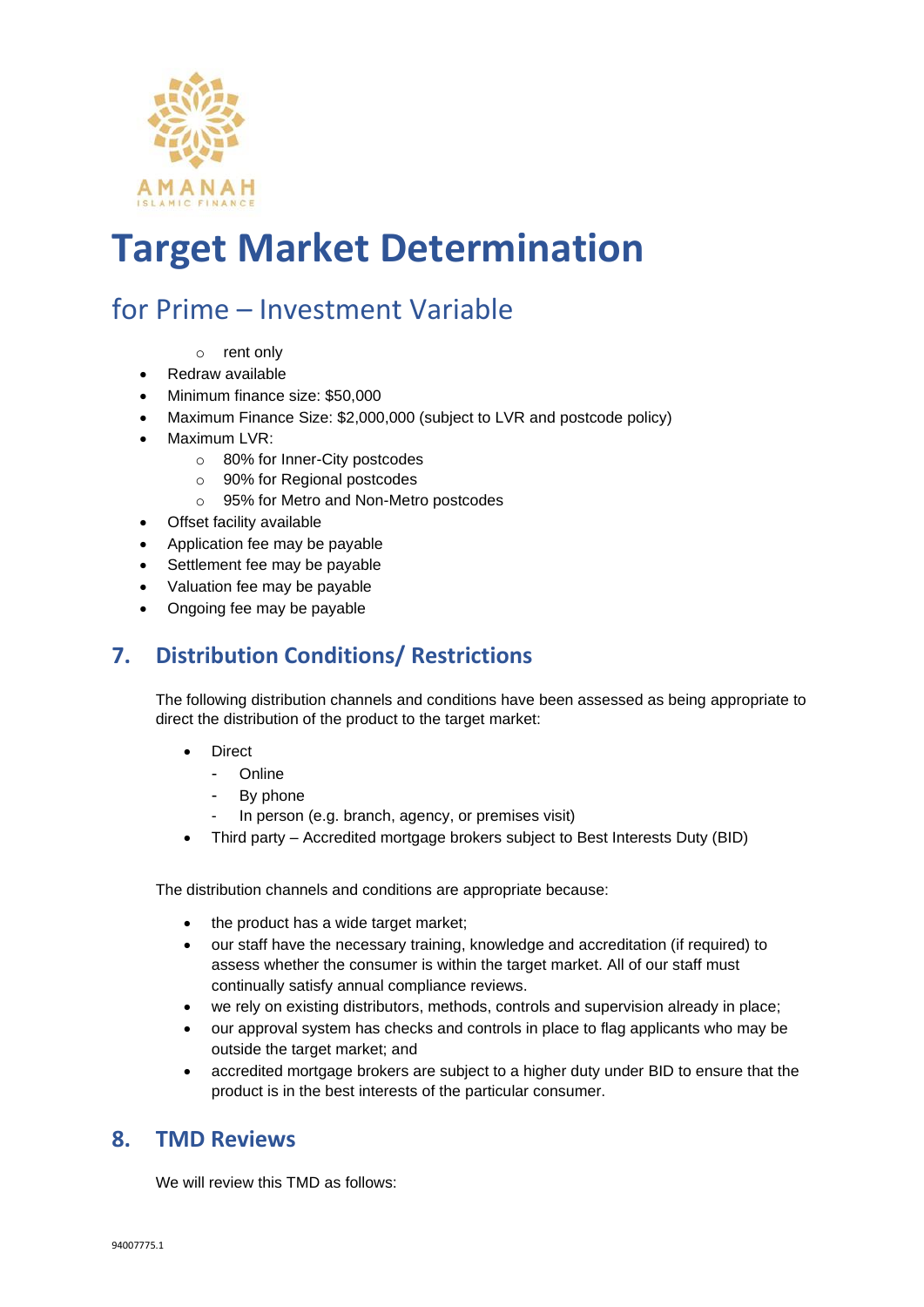

### for Prime – Investment Variable

| Initial review  | Within 12 months of the date of this TMD                                                                                                                                                                                                                                                                                                                                                                                                                                                                                                                                                                                                     |
|-----------------|----------------------------------------------------------------------------------------------------------------------------------------------------------------------------------------------------------------------------------------------------------------------------------------------------------------------------------------------------------------------------------------------------------------------------------------------------------------------------------------------------------------------------------------------------------------------------------------------------------------------------------------------|
| Periodic review | Each year on the anniversary of this TMD.                                                                                                                                                                                                                                                                                                                                                                                                                                                                                                                                                                                                    |
| Review triggers | Specific events will prompt Columbus to review this TMD, which<br>includes:<br>A significant dealing of the product to consumers outside the<br>$\sim$<br>target market occurs;<br>A significant number of complaints are received from<br>$\sim$<br>customers in relation to the product;<br>A significant number of defaults occur;<br>$\sim$<br>A significant breach has occurred in connection with the<br>٠<br>issuing and distribution of this product; and<br>A significant number of late payments are being recorded;<br>۰.<br>A material change is made to this product.<br>۰.<br>Unexpected early stage arrears are detected<br>۰ |

If a review trigger occurs, we will complete a review of the TMD within ten business days. Meanwhile, we will cease to offer this product to our customers until our TMD review concludes and any necessary changes to the product or TMD, including distribution methods, are made.

#### **9. Monitoring and reporting of this TMD**

The following data must be provided to us by any person who engages in retail product distribution conduct in relation to this product:

| <b>Type of information</b> | <b>Description</b>                                                                                                                                  | <b>Reporting period</b>                                                                    |
|----------------------------|-----------------------------------------------------------------------------------------------------------------------------------------------------|--------------------------------------------------------------------------------------------|
| <b>Specific Complaints</b> | Details of the complaint, including<br>name and contact details of<br>complainant and substance of the<br>complaint.                                | As soon as practicable and within<br>10 business days of receipt of<br>complaint.          |
| Complaints                 | Number of complaints                                                                                                                                | Every 6 months                                                                             |
| Significant dealing(s)     | Date or date range of the<br>significant dealing(s) and<br>description of the significant<br>dealing (eg, why it is not<br>consistent with the TMD) | As soon as practicable, and in<br>any case within 10 business days<br>after becoming aware |